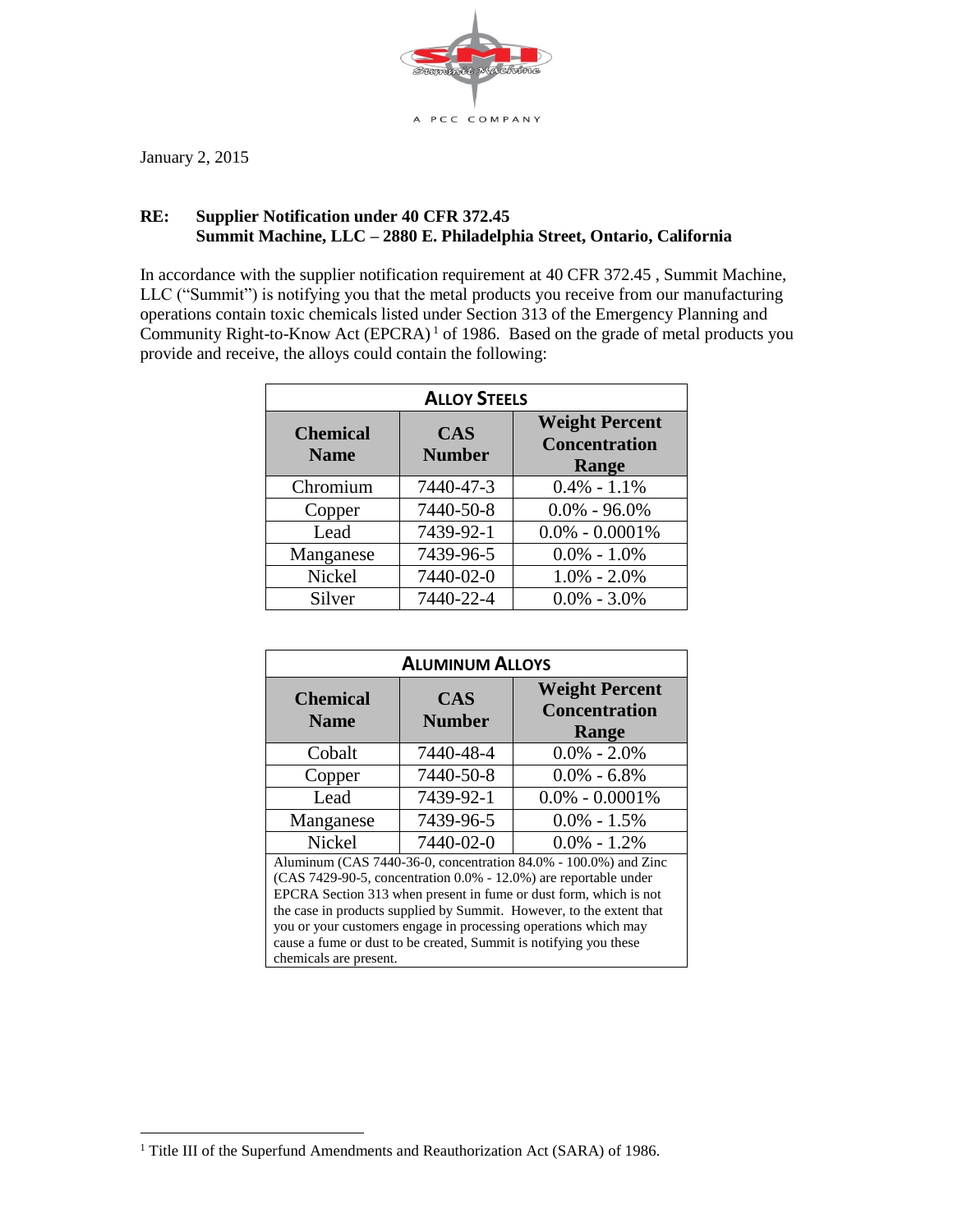

| <b>CARBON STEELS</b>           |                             |                                                        |
|--------------------------------|-----------------------------|--------------------------------------------------------|
| <b>Chemical</b><br><b>Name</b> | <b>CAS</b><br><b>Number</b> | <b>Weight Percent</b><br><b>Concentration</b><br>Range |
| Chromium                       | 7440-47-3                   | $0.8\% - 16.0\%$                                       |
| Cobalt                         | 7440-48-4                   | $0.0\% - 1.7\%$                                        |
| Lead                           | 7439-92-1                   | $0.0\% - 0.0001\%$                                     |
| Manganese                      | 7439-96-5                   | $0.0\% - 1.5\%$                                        |
| Nickel                         | 7440-02-0                   | 24.5% - 27.0%                                          |

| <b>NICKEL ALLOYS</b>                                                                                                                                                                                                                                                                                                                                                                |                             |                                                               |
|-------------------------------------------------------------------------------------------------------------------------------------------------------------------------------------------------------------------------------------------------------------------------------------------------------------------------------------------------------------------------------------|-----------------------------|---------------------------------------------------------------|
| <b>Chemical</b><br><b>Name</b>                                                                                                                                                                                                                                                                                                                                                      | <b>CAS</b><br><b>Number</b> | <b>Weight Percent</b><br><b>Concentration</b><br><b>Range</b> |
| Chromium                                                                                                                                                                                                                                                                                                                                                                            | 7440-47-3                   | $2.5\% - 24.0\%$                                              |
| Cobalt                                                                                                                                                                                                                                                                                                                                                                              | 7440-48-4                   | $0.0\% - 57.0\%$                                              |
| Lead                                                                                                                                                                                                                                                                                                                                                                                | 7439-92-1                   | $0.0\% - 0.001\%$                                             |
| Manganese                                                                                                                                                                                                                                                                                                                                                                           | 7439-96-5                   | $0.0\% - 2.0\%$                                               |
| Nickel                                                                                                                                                                                                                                                                                                                                                                              | 7440-02-0                   | $9.0\% - 100.0\%$                                             |
| Aluminum (CAS 7440-36-0, concentration 0.0% - 6.0%) is reportable<br>under EPCRA Section 313 when present in fume or dust form, which is<br>not the case in products supplied by Summit. However, to the extent<br>that you or your customers engage in processing operations which may<br>cause a fume or dust to be created, Summit is notifying you this<br>chemical is present. |                             |                                                               |

| <b>STAINLESS STEEL</b>         |                             |                                                        |
|--------------------------------|-----------------------------|--------------------------------------------------------|
| <b>Chemical</b><br><b>Name</b> | <b>CAS</b><br><b>Number</b> | <b>Weight Percent</b><br><b>Concentration</b><br>Range |
| Chromium                       | 7440-47-3                   | 12.0% - 23.0%                                          |
| Copper                         | 7440-50-8                   | $0.0\% - 1.0\%$                                        |
| Lead                           | 7439-92-1                   | $0.0\% - 0.0001\%$                                     |
| Manganese                      | 7439-96-5                   | $0.0\% - 10.0\%$                                       |
| Nickel                         | 7440-02-0                   | $1.8\% - 37.0\%$                                       |